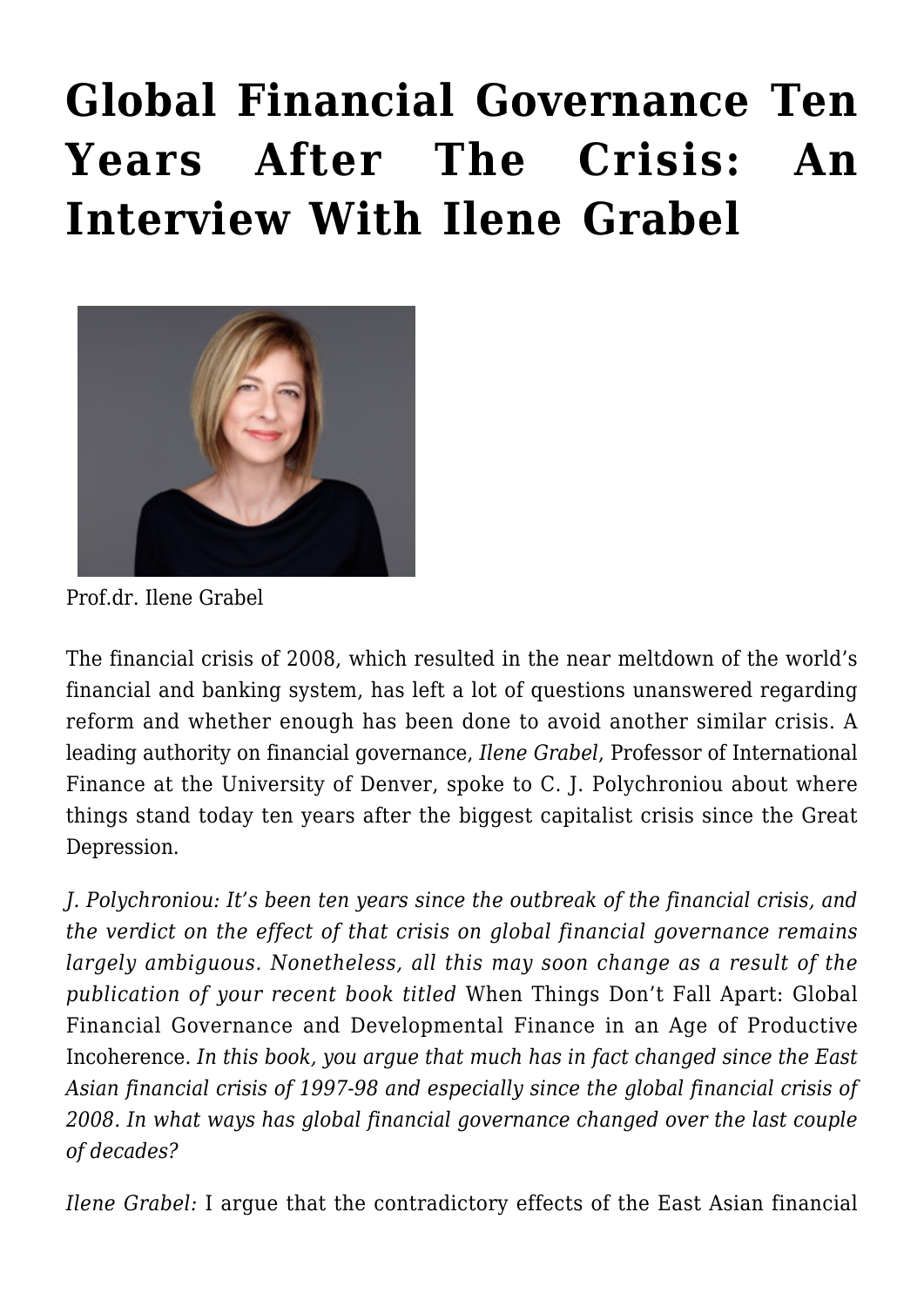crisis (EAFC) of 1997-8 laid groundwork for consequential (albeit paradoxical) shifts in several dimensions of global financial governance and developmental finance that deepened during and since the global crisis. The EAFC solidified neoliberalism through the leverage granted to external and domestic actors who had been previously unable to secure liberal reform prior to the crisis. The EAFC also inaugurated a gradual, uneven rethinking of capital flow liberalization. In addition, the crisis gave the IMF a vast new client base. But the crisis was ultimately costly to the institution because its crisis response led EMDEs to implement strategies (such as reserve accumulation) to escape its orbit. Reserve accumulation was enabled by the fortuitous global economic conditions that followed the EAFC. The Asian Monetary Fund (AMF) proposal catalyzed by the EAFC was quickly scuttled by tensions between Japan and China, tensions that were adroitly exploited by the IMF and the U.S. government, both of which strongly opposed the AMF. Though the AMF proposal failed, the crisis ultimately bore fruit in the region and beyond. Not least, it yielded the creation of a currency reserve pooling arrangement among the members of the Association of Southeast Asian Nations plus Japan, China, and South Korea (ASEAN+3). More broadly, the EAFC stimulated in other regions of the developing world an interest in regional mechanisms that could deliver countercyclical liquidity support and long-term project finance through institutions that are, to some degree or other, independent of the Bretton Wood Institutions (BWIs, namely, the IMF and World Bank). *In sum, the EAFC marked the beginning of the end of a unified neoliberal regime*.

In *When Things Don't Fall Apart* I take on the widely held but incorrect view of the global crisis, which I call the "continuity thesis." The continuity thesis holds that the opportunity for meaningful reform created by the global crisis was lost, and that nothing of significance has changed, especially as concerns EMDEs. Against this view I argue that the Asian and especially the global crisis catalyzed disparate, disconnected innovations across several dimensions of global financial governance, and that these *discontinuities* matter deeply for EMDEs. But to be clear: I do not argue that the global crisis occasioned an abrupt, radical shift from one regime of global financial governance to another. It hasn't. Indeed I argue that non-trivial continuities in global financial governance are also readily apparent. But I argue–and this is the key point for me–that a chief problem with the continuity thesis is that it understands radical, systemic ruptures as the true test of meaningful change.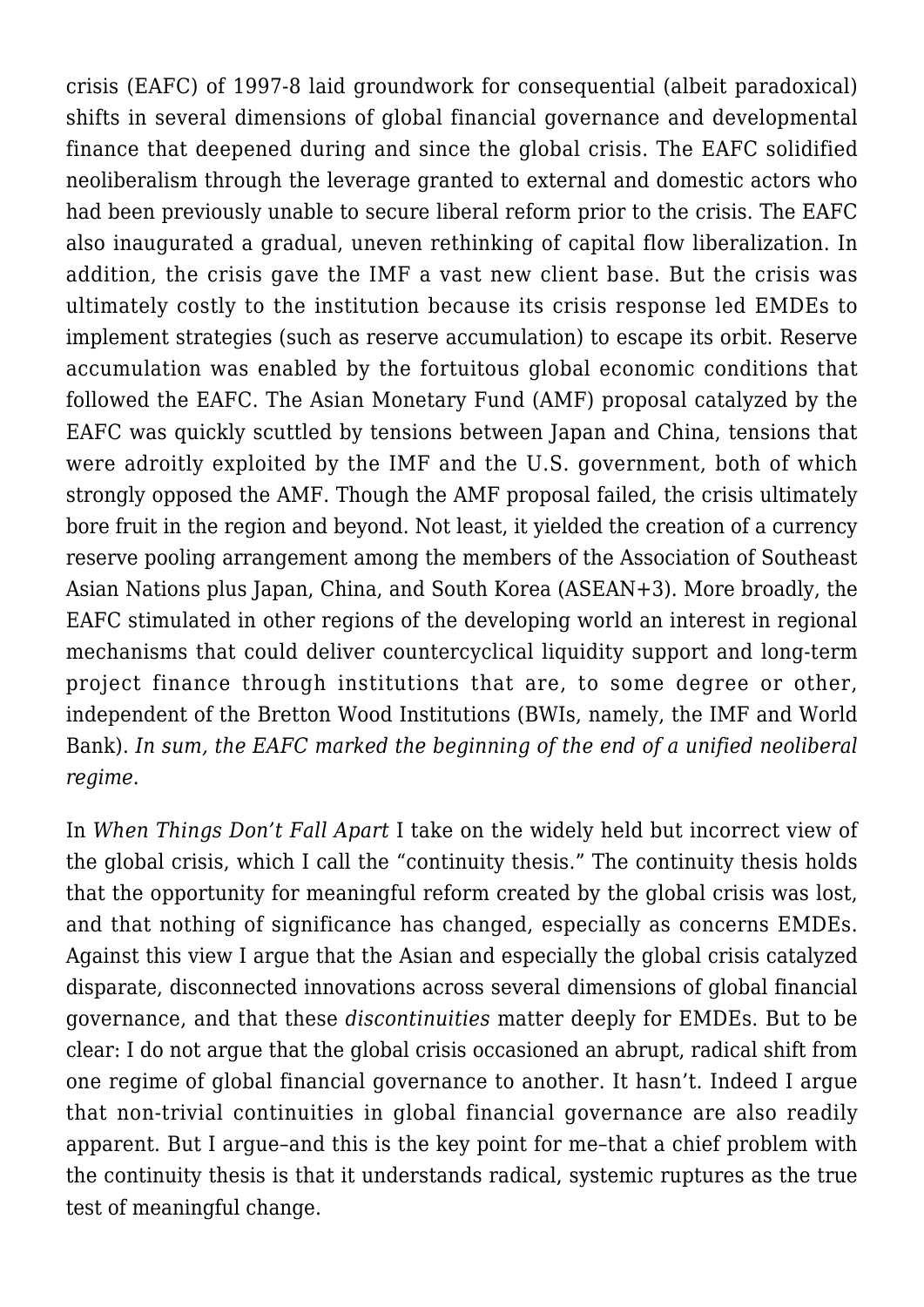My chief goal in the book is to defend what I call the *"productive incoherence thesis."* I argue that the changes we confront today appear inconsistent, contradictory, uncoordinated, ad hoc, fragmented, partial, uneven, and evolutionary. The conjunction of discontinuities and continuities is imparting incoherence to global financial governance and developmental finance. But I argue provocatively that this incoherence is productive of development rather than debilitating. Emergent "productive incoherence" is beneficial for EMDEs because it is creating a more complex, dense, fragmented, and pluripolar direction in global financial governance, and consequently expanding space for policy and institutional experimentation, new networks of cooperation, financial stability and resilience, financial inclusion, and learning by doing and learning from others.

I argue that emergent productive incoherence can be understood most fully within what I call a "*Hirschmanian mindset*," by which I mean an understanding of social and regime change informed by Albert Hirschman's key theoretical and epistemic commitments. The alternative vision of change that I advance, and which reflects key commitments that mark Hirschman's work, recognizes that meaningful change can and should come about through proliferation of partial, limited, and pragmatic responses to the concrete challenges and opportunities that arise; and as a consequence of often disconnected, ad hoc, experimental, and inconsistent adjustments in institutions and policies.

In the book's empirical chapters I show that productive incoherence is apparent in four dimensions of global financial governance and developmental finance that are of particular salience to EMDEs (namely, transnational financial governance networks, the IMF, financial governance architectures within EMDEs, and capital controls).

## *You argue in your book that capital controls been affected as a result of the global financial crisis. How so?*

Capital controls were central to the Bretton Woods era that followed World War II, but were sharply stigmatized as self-defeating under the neoliberalism of the 1980s-90s. Changes in ideas and practices around capital controls began to emerge unevenly and tentatively during the 1990s. The changes deepen, extend, and become more consistent during the global crisis. Beginning in 2008 a large number of EMDEs and several countries on the European periphery implemented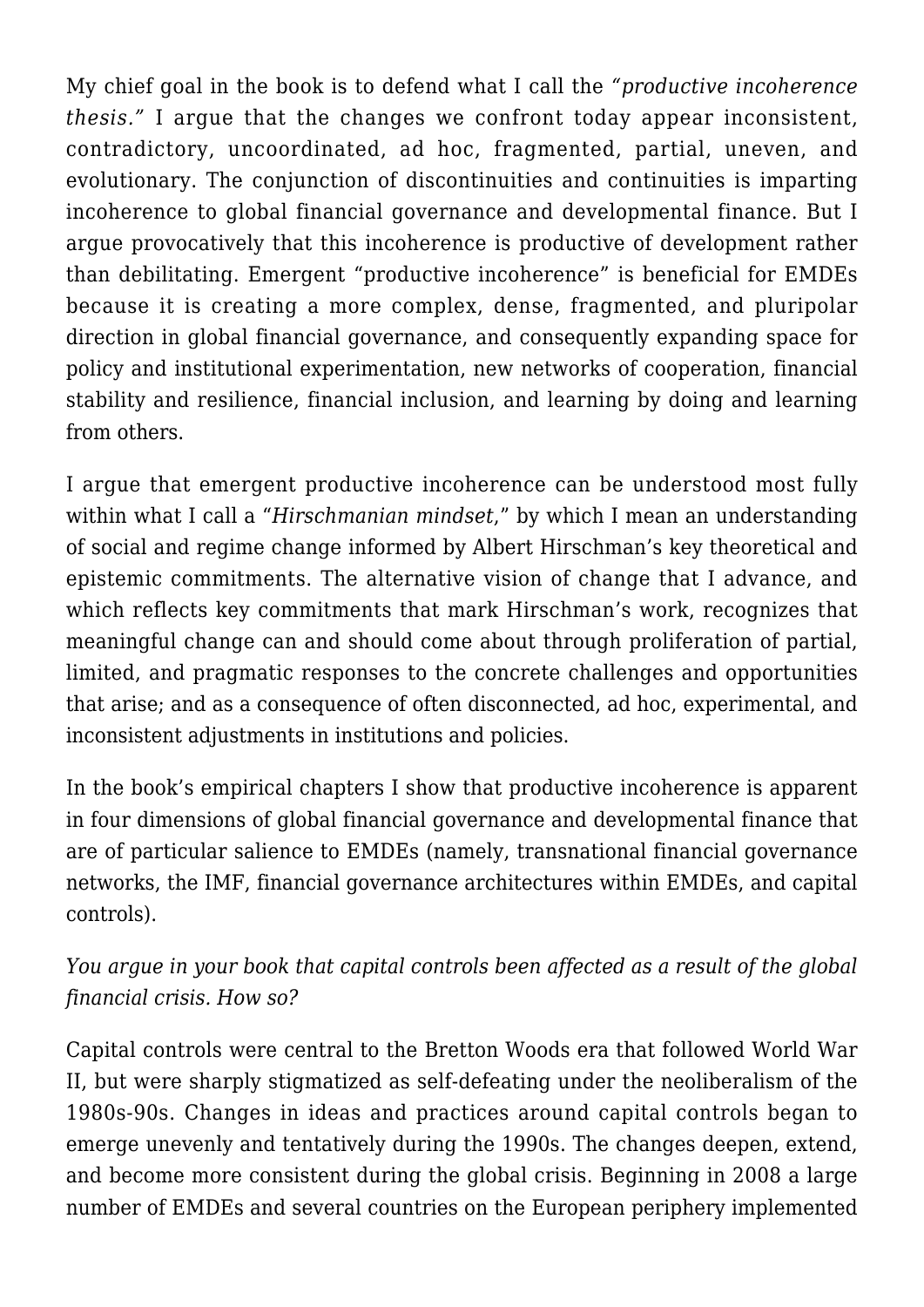far-reaching, heterogeneous controls on capital inflows and outflows in response to diverse economic challenges.

Of the many extraordinary developments that have occurred during and following the crisis, the successful "rebranding" of capital controls is among the most notable. Formerly denigrated as a policy tool of choice of the weak and misguided, capital controls have now been normalized as a legitimate tool of prudential financial management, even within the corridors of the IMF (which has even prescribed them to some borrowing and non borrowing countries during the global crisis) and the credit rating agencies. The neoclassical heart of the economics profession has followed the lead of some IMF researchers, who have domesticated the idea of capital controls by now referring to them with the new neutral technocratic label of "capital flow management" techniques and referring to them as a "legitimate part of the policy toolkit."

The rebranding of capital controls has occurred against a messy backdrop of uncertainty and economic, political, and ideational change that reach far beyond the IMF. Productive incoherence surrounding controls is reflected in the proliferation of responses to the crisis by governments, multilateral institutions, rating agencies, and the economics profession that have not yet congealed into a consistent approach. Instead, we find a proliferation of strategies that defy encapsulation in a unified narrative. The complex processes of change around capital controls during and since the crisis can most accurately be understood as experimental, messy, uneven, contested, and evolving (in a word, Hirschmanian).

As with most rebranding exercises there is uncertainty about whether the new framing will prove sufficiently sticky, especially in the context of tensions and countervailing impulses at the IMF and elsewhere, a resilient bias among many economists against state management of economic flows, and new attempts to assert outflow controls in times of distress that would run counter to the interests of powerful financial actors. For now, though, there seems to be substantial momentum propelling increasing use of and experimentation with the flexible deployment of controls, in some cases with IMF support and in most other cases without IMF resistance. The new policy space around capital controls may well be tested if the vulnerabilities in financial markets (in, e.g., Argentina, Turkey, and Italy) deepen or spread elsewhere, and if policymakers opt to mitigate instability through capital controls.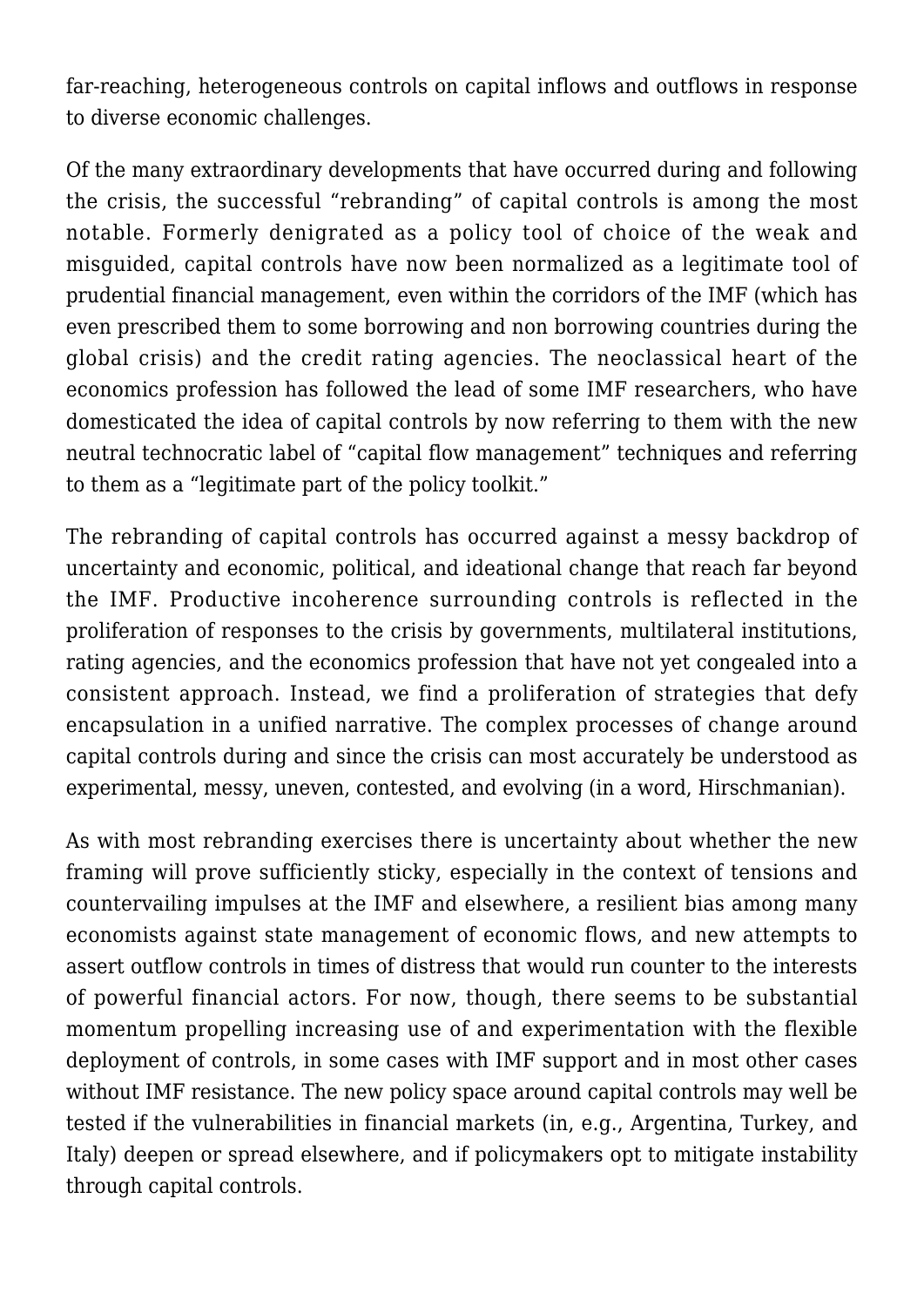*J. Polychroniou: You also contend that the influence of the IMF has been severely reduced. In what ways, since in the aftermath of the global financial crisis the IMF was actually called on to respond to the challenges facing certain member states in the euro area?*

The global crisis has had significant, complex, and uneven effects on the IMF. In terms of continuities, the crisis restored the IMF's coffers and its central role in crisis management; assistance packages to countries in distress followed the well-rehearsed pro-cyclical script (meaning that they enforce restrictive macroeconomic policies during crises); EMDEs secured only very modest voting share increases; and the US and Europe continued to exercise disproportionate influence at the institution e.g., by sustaining the postwar gentleman's agreement on the leadership of the BWIs, granting exceptional access and systemic risk exemptions to European countries, and the US Congress was able to stall extremely modest voting share realignments for five years.

In terms of discontinuities during the global crisis, IMF leadership, research staff, and staff working with crisis countries normalized the use of capital controls as I noted earlier. EMDEs twice took the unprecedented step of lending (in 2009, 2012) to rather than borrowing money from the IMF; the institution's client base largely shifted to the European periphery and away from EMDEs; and there was evidence of tension between the IMF and Eurozone authorities on debt sustainability in Greece, the decision to grant exceptional access in the larger Eurozone loan packages, the most severe forms of austerity in some crisis countries, and on maintaining the link to the euro in peripheral European economies. While the Fund continues to advocate fiscal retrenchment during crisis, it also now routinely emphasizes the need for "pro-poor spending" to protect the most vulnerable during crises. Indeed, longtime IMF critic (Nobel Laureate) Joseph Stiglitz now claims that the IMF "has been a tireless crusader" against inequality (a claim that goes much further than I would

In addition, the crisis opened channels for several countries, particularly China, to increase informal influence at the institution. And relatedly, the crisis seems to have ushered in what appears to be a new norm at the IMF in which key positions including the number two position is given to representatives of EMDEs, particularly China. In a different vein, but in keeping with the idea of discontinuities at the IMF, in 2015 China achieved a long-sought goal of having the IMF include its currency in the Special Drawing Right.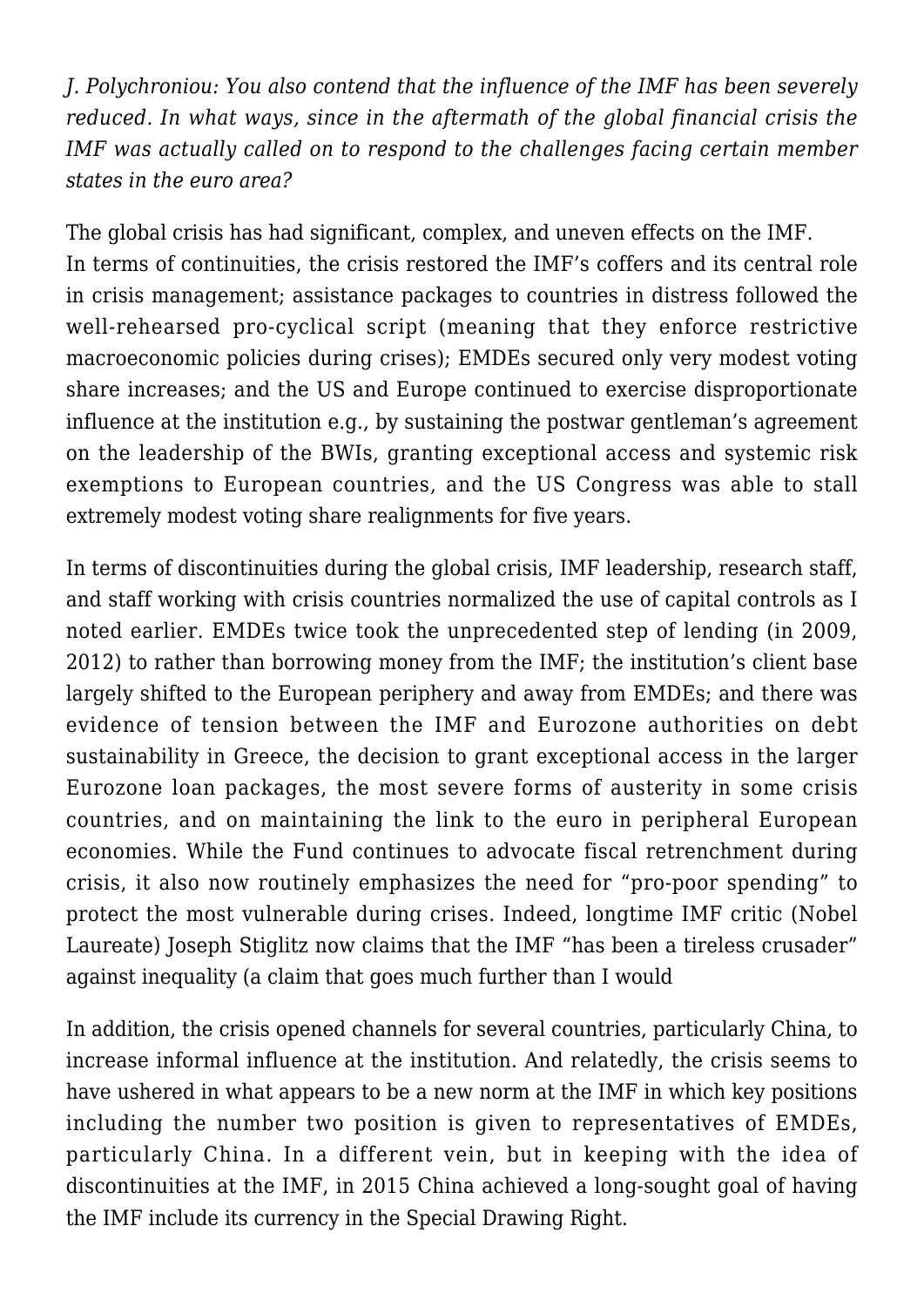We also find increasing inconsistency between the rhetoric coming from the institution, its research, and its practice. I call these gaps between IMF rhetoric, research, and practice "*ambiguities*," and I explore in some depth key areas of ambiguity (e.g., in the realm of inequality and front loaded fiscal consolidation). In my view, the gap between rhetoric-research and practice reflects, not just public relations, but also increasing contestation and confusion within the IMF. ). I argue that the IMF's crisis response strategy is marked by ad hoc measures that reflect important ambiguities within the institution. Strikingly absent here is the stifling attachment to a coherent global strategy of neoliberalism that marked the Fund's interventions over the past several decades.

A critical question going forward is whether the Trump administration's signature hostility to multilateral institutions will mean that US engagement with and influence in these institutions wanes. If the US does disengage from these institutions, other actors, particularly China (but also other EMDEs), may fill the vacuum left by US withdrawal. And if that occurs, it will be important to be attentive to whether this creates space for voice by more actors within the institutions, opportunities for debate, and heterogeneous and autonomy promoting responses to crises.

## *Is the state of affairs you call "productive incoherence" affecting the nature of international economic relations in a way that may allow us to speak of alterations in the international balance of power?*

The emerging pluripolar regime of financial governance—where the BWIs continue to play central roles in crisis avoidance and response, and in providing developmental finance, but where a wide range of new institutions provide these and other services both in conjunction with the Bretton Woods and related institutions and also relatively autonomously—is meaningfully different from one where the BWIs do their work unencumbered by alternative institutions.

The aperture that has emerged in the space between competing overarching models—the one we are leaving behind and the one that might but has not as of yet emerged to replace it—is not to be taken as a handicap, but instead as an opportunity. Pluripolarity, as I use the term, does not entail the claim of a rising hegemon, a unified theoretical or practical model, or displacement capacity, but refers instead to increasing diversity, heterogeneity, and even inconsistency within the landscape of global financial governance. Incoherence and pluripolarity also provide EMDEs with a degree of insulation from the global spillover effects of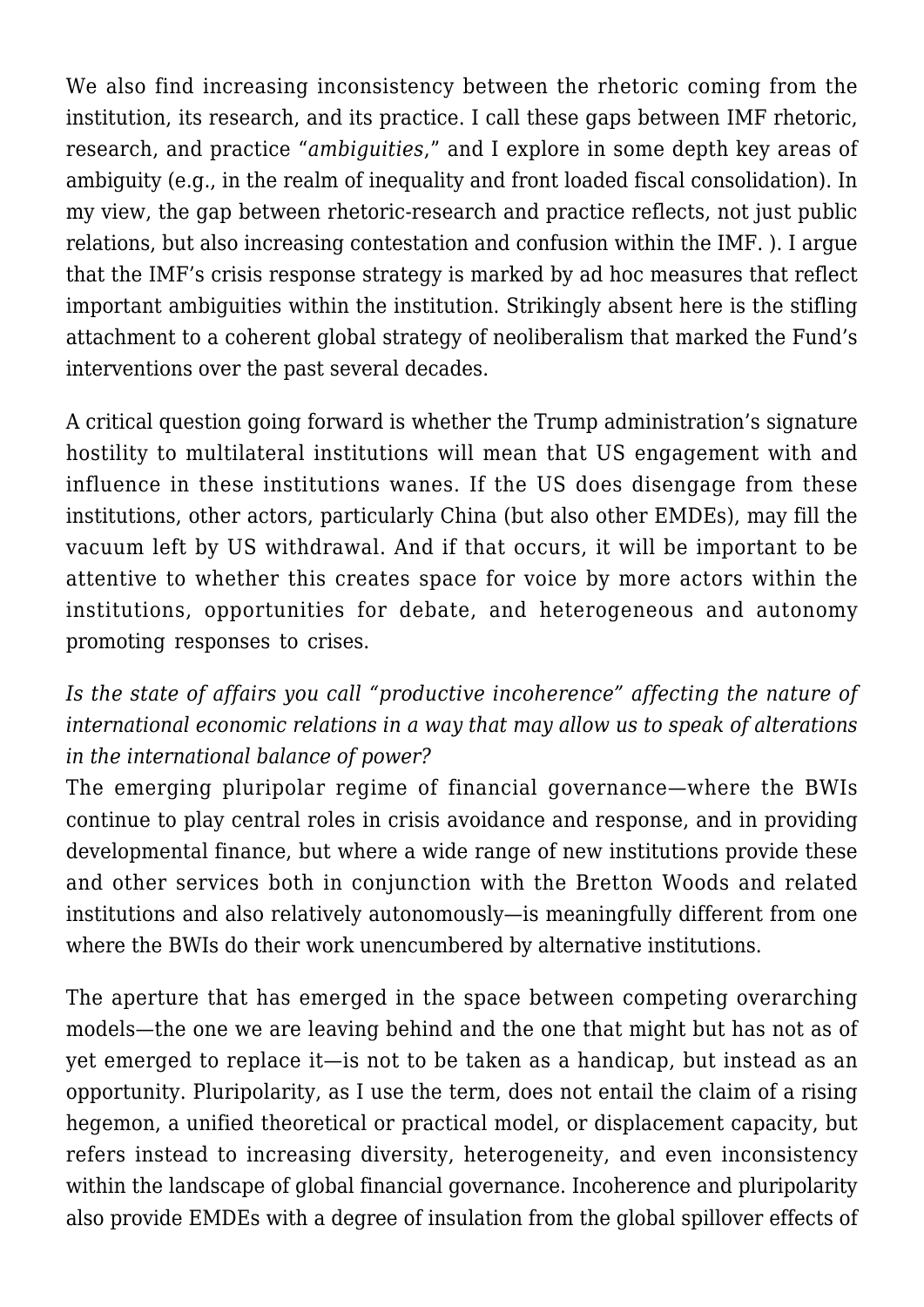a noxious policy environment. This is because negative spillovers are more powerfully and directly transmitted in a coherent financial governance landscape (such as that associated with the neoliberal era).

*Should we also interpret the decentralization of the developing world's financial governance architecture that you present in your book as an indication of the end of the reign of global neoliberal*ism?

Productive incoherence is also evidenced in the emergence of a far more heterogeneous financial governance architecture. For institutions that pre-date the global crisis we find expansion in the scale of activity, geographic reach, and the introduction of novel mechanisms. Examples of institutions that have expanded their capacity include the Chiang Mai Initiative Multilateralization of the ASEAN+3, the Latin American Reserve Fund, the Arab Monetary Fund, and the Development Bank of Latin America. We also find "hybridization" as when a regional or national development bank provides counter-cyclical support. Examples of newly hybridized institutions include Brazil's National Bank of Economic and Social Development, the China Development bank, and the Development Bank of Latin America. We also find institutions that have been created during the crisis, some focusing on reserve pooling, others on development finance, and some doing both. Examples of institutional creation include the Eurasian Fund for Stabilization and Development of the Eurasian Economic Community, Contingent Reserve Arrangement and New Development Bank of the BRICS, Asian Infrastructure Investment Bank, and the 13 funds that China has created, the largest of which supports the Belt and Road initiative. Many of the institutions have signed cooperation agreements with one another. In contrast to its opposition to the AMF proposal, the IMF has been encouraging the expansion of and connections among these institutions and is creating linkages between it and EMDE institutions.

And so what we are observing is productive incoherence in the expansion of disparate and overlapping institutions that complement rather than displace the BWIs. These new arrangements in the financial landscape of EMDEs don't coalesce around a singular, grand new global architecture that displaces the BWIs. Instead, we observe productive incoherence in the expansion of disparate and overlapping institutions that complement the BWIs. Taken together, they increase the density and diversity of the financial landscape and create a more complex, decentralized, multi-tiered, pluripolar global financial system. The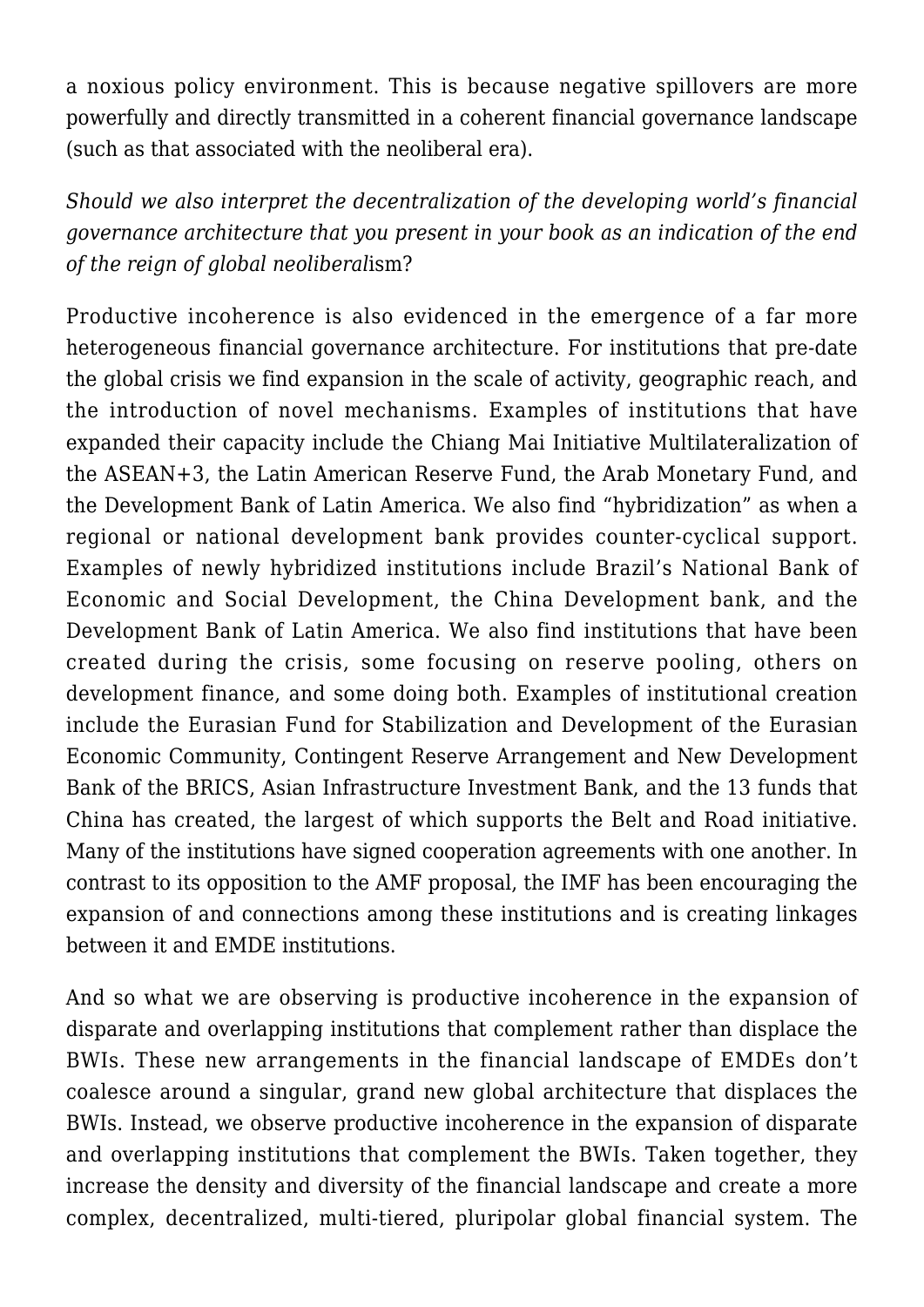expansion of these initiatives widens policy space for development; presents opportunities for learning by doing and from others, and opportunities for new partnerships and coalition building. They also create opportunities for forum shopping, which may be of particular benefit to smaller countries; while complicating the terrain on which the BWIs operate. This increased architectural density also has the potential to yield productive redundancy, which can reduce instability, contain and ameliorate crisis, and increase opportunities to finance development, particularly if the rules of engagement among cooperating institutions are negotiated outside of a crisis context.

The emergent incoherence features an uncertain relationship to the hegemonic neoliberalism that constrained the material, ideational, institutional, and policy domains over the past several decades, especially across the global south and east. Neoliberalism has not been abandoned—far from it. A proscription that follows directly from a Hirschmanian mindset is that we should avoid thinking about the design of economic regimes in terms of their fidelity to an overarching model, or what we may think of as the pursuit of purity. To reiterate a previous point: I do not want to be misunderstood as suggesting that previous economic eras were in fact internally consistent or all encompassing. Despite the best efforts of the most committed neoliberal ideologues, for instance, nothing like the neoliberal ideal could or ever did emerge in practice. In practice that regime provided ample opportunity for powerful countries and elites to adjust the rules in non-neoliberal directions as circumstances warranted. Fidelity to the model was routinely sacrificed to protect those interests with sufficient influence. The range and extent of departures from the neoliberal ideal—such as bailouts of private financial and nonfinancial corporations—reveals that *coherent* systems are inherently risky and lack resilience, and on these accounts, are unsustainable.

Moreover, to say that the neoliberal project ultimately failed in its grandest ambitions is hardly to say that it was ineffective in profoundly reshaping economic arrangements from the local to the global level. The neoliberal ideal was effective in another sense as well. It acted as a dead weight around the ankles of less powerful actors who sought to pursue economic initiatives that were significantly inconsistent with its dictates. It bears noting that when we compare the current period against its immediate predecessor, then, we are not comparing a fragmented against a watertight system.

What I term incoherence emerges to some degree or other in every regime as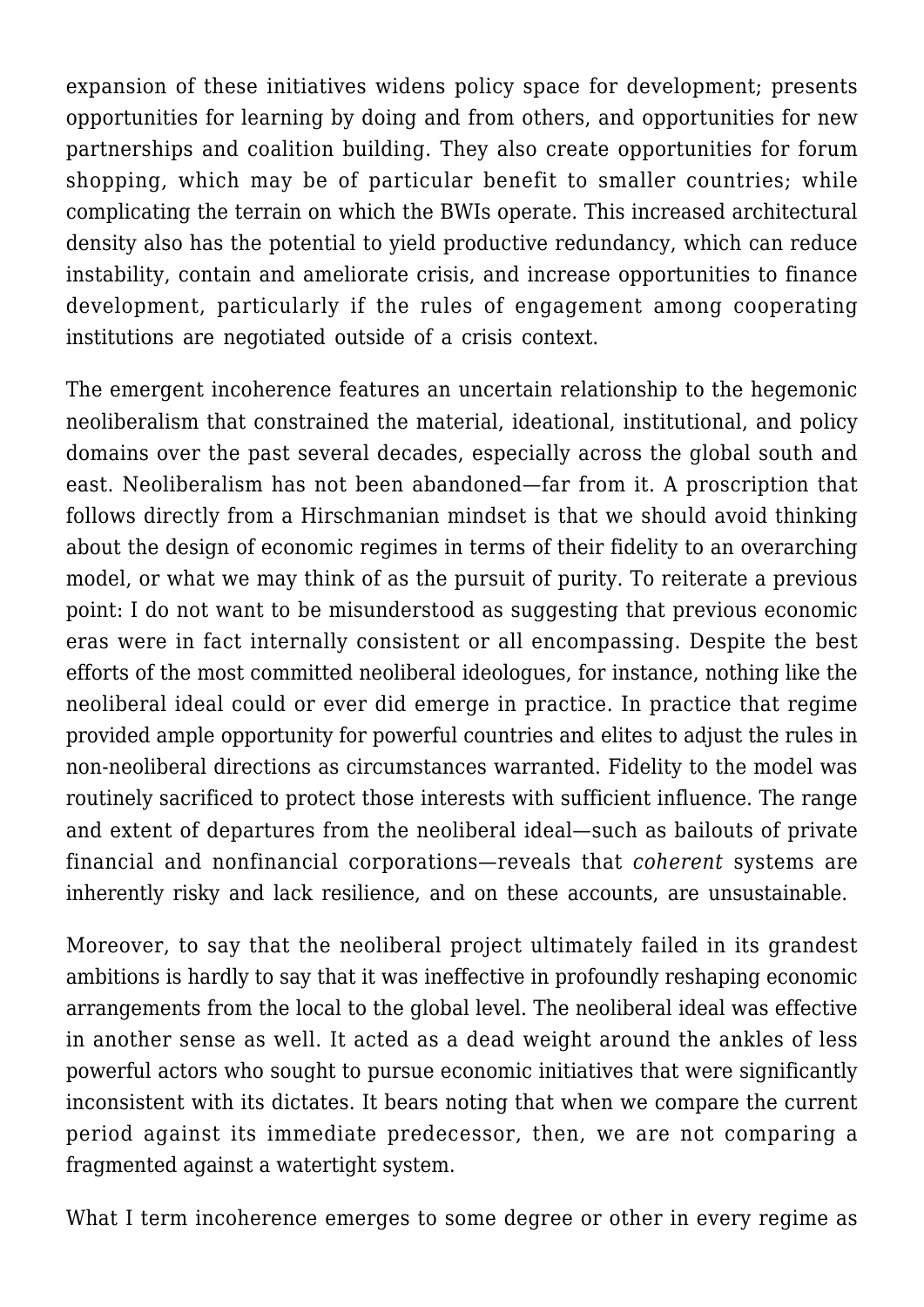agents look to manage economic affairs and advance causal narratives that would be deeply imperiled by fidelity to any overarching, simplifying regime. Thus, the presence of incoherence itself does not distinguish the present moment from the immediate past. What does distinguish the present is the relative absence of a consensus around any particular unified theoretical ideal toward which the institutions of financial governance are to hew. Today's 'post-neoliberal era' is not at all free of neoliberalism and it is not characterized by an alternative coherent doctrine or a corresponding set of institutional and policy arrangements. Recent political developments in many national contexts seem to promise a dangerous mix of neoliberalism, a backward looking form of economic nationalism, state capitalism and, in some instances (notably the US), kleptocratic and erratic practices.

*Certain pundits say that the next big financial crisis is just around the corner. Can you share your thought and views on this from the perspective of "productive incoherence?*"

We look out at a world that is fraught with a panoply of risks– from Trumpian Twitter-induced shocks; deepening kleptocratic tendencies in the Trump administration coupled with a commitment to dismantle the financial regulatory architecture and reduce the US role in the BWIs unless they can be bent to the administration's will (to an even greater extent than has been the case over the last many decades); uncertain fallout from Brexit on financial markets; unknown parameters of risks associated with cryptocurrency markets; shocks emanating from nationalist and xenophobic governments and political movements; high leverage rates and debt rollover risks in China and in many other countries (such as Italy); pressure on EMDE currencies coming from the investor exits stimulated by higher US and European interest rates; and possible instability associated with the Chinese government's plan to liberalize its financial system and currency. Any intensification of these (or other) crisis triggers will surely test the new, fragile, and evolving landscape of financial governance. These developments represent severe challenges that the emerging global financial governance architecture will be asked to manage. By now it is both prudent and sensible to assume that there will always be new financial crises, and that the most vulnerable nations and economically disadvantaged and politically disenfranchised groups within them will bear the heaviest burdens.

The emerging pluripolar regime of financial governance—where the BWIs